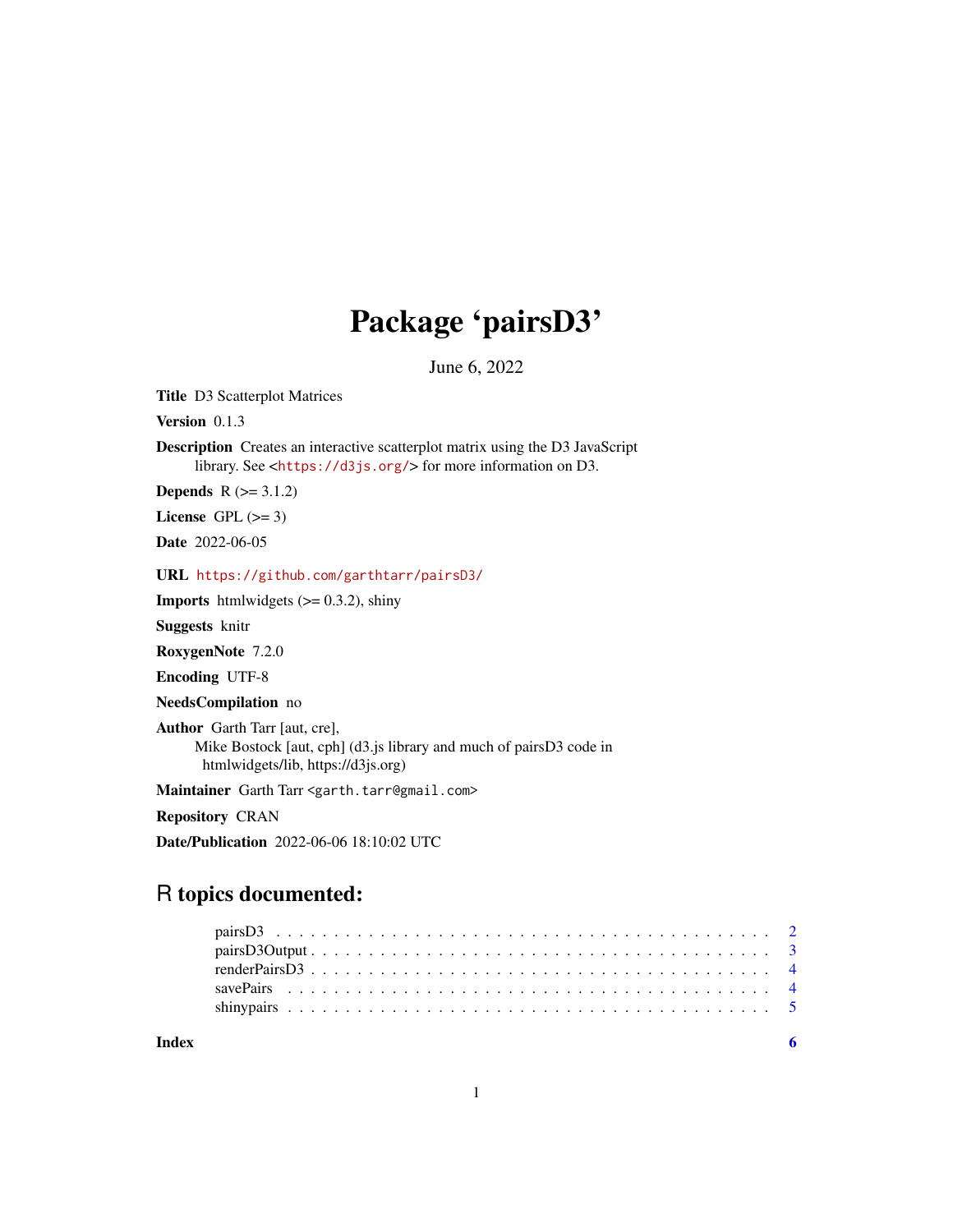<span id="page-1-0"></span>

# Description

An interactive matrix of scatterplots is produced.

#### Usage

```
pairsD3(
 x,
 group = NULL,
  subset = NULL,
 labels = NULL,
 cex = 3,
 width = NULL,
 col = NULL,big = FALSE,
  theme = "colour",
  opacity = 0.9,tooltip = NULL,
 leftmar = 35,topmar = 2,
  diag = FALSE
)
```
# Arguments

| x      | the coordinates of points given as numeric columns of a matrix or data frame.<br>Logical and factor columns are converted to numeric in the same way that<br>data.matrix does. |
|--------|--------------------------------------------------------------------------------------------------------------------------------------------------------------------------------|
| group  | a optional vector specifying the group each observation belongs to. Used for<br>tooltips and colouring the observations.                                                       |
| subset | an optional vector specifying a subset of observations to be used for plotting.<br>Useful when you have a large number of observations, you can specify a random<br>subset.    |
| labels | the names of the variables (column names of x used by default).                                                                                                                |
| cex    | the magnification of the plotting symbol (default=3)                                                                                                                           |
| width  | the width (and height) of the plot when viewed externally.                                                                                                                     |
| col    | an optional (hex) colour for each of the levels in the group vector.                                                                                                           |
| big    | a logical parameter. Prevents inadvertent plotting of huge data sets. Default<br>limit is 10 variables, to plot more than 10 set big=TRUE.                                     |
| theme  | a character parameter specifying whether the theme should be colour colour<br>(default) or black and white bw.                                                                 |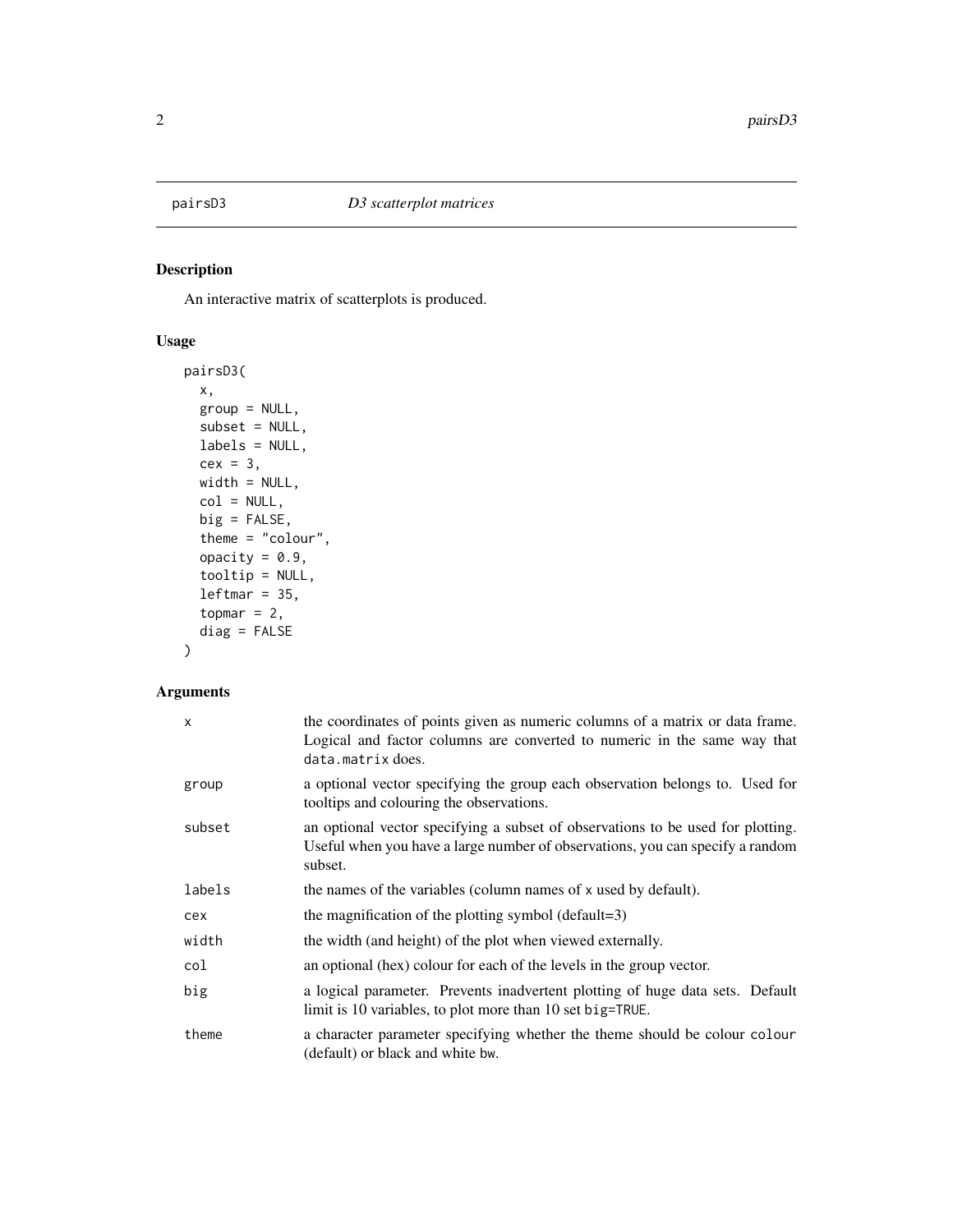# <span id="page-2-0"></span>pairsD3Output 3

| opacity | numeric between 0 and 1. The opacity of the plotting symbols (default 0.9).                                              |
|---------|--------------------------------------------------------------------------------------------------------------------------|
| tooltip | an optional vector with the tool tip to be displayed when hovering over an ob-<br>servation. You can include basic html. |
| leftmar | space on the left margin                                                                                                 |
| topmar  | space on the bottom margin                                                                                               |
| diag    | logical, whether or not the main diagonal is plotted (scatter plot of variables<br>against themselves).                  |

# Examples

```
data(iris)
## Not run:
pairsD3(iris[,1:4],group=iris[,5],
         labels=gsub(path = "\\ \n\ldots", replacement = " " , name (iris)))## End(Not run)
```
pairsD3Output *Widget output function for use in Shiny*

# Description

Widget output function for use in Shiny

#### Usage

```
pairsD3Output(outputId, width = "100%", height = "400px")
```
# Arguments

| outputId | Shiny output ID        |
|----------|------------------------|
| width    | width default $100\%$  |
| height   | height default '400px' |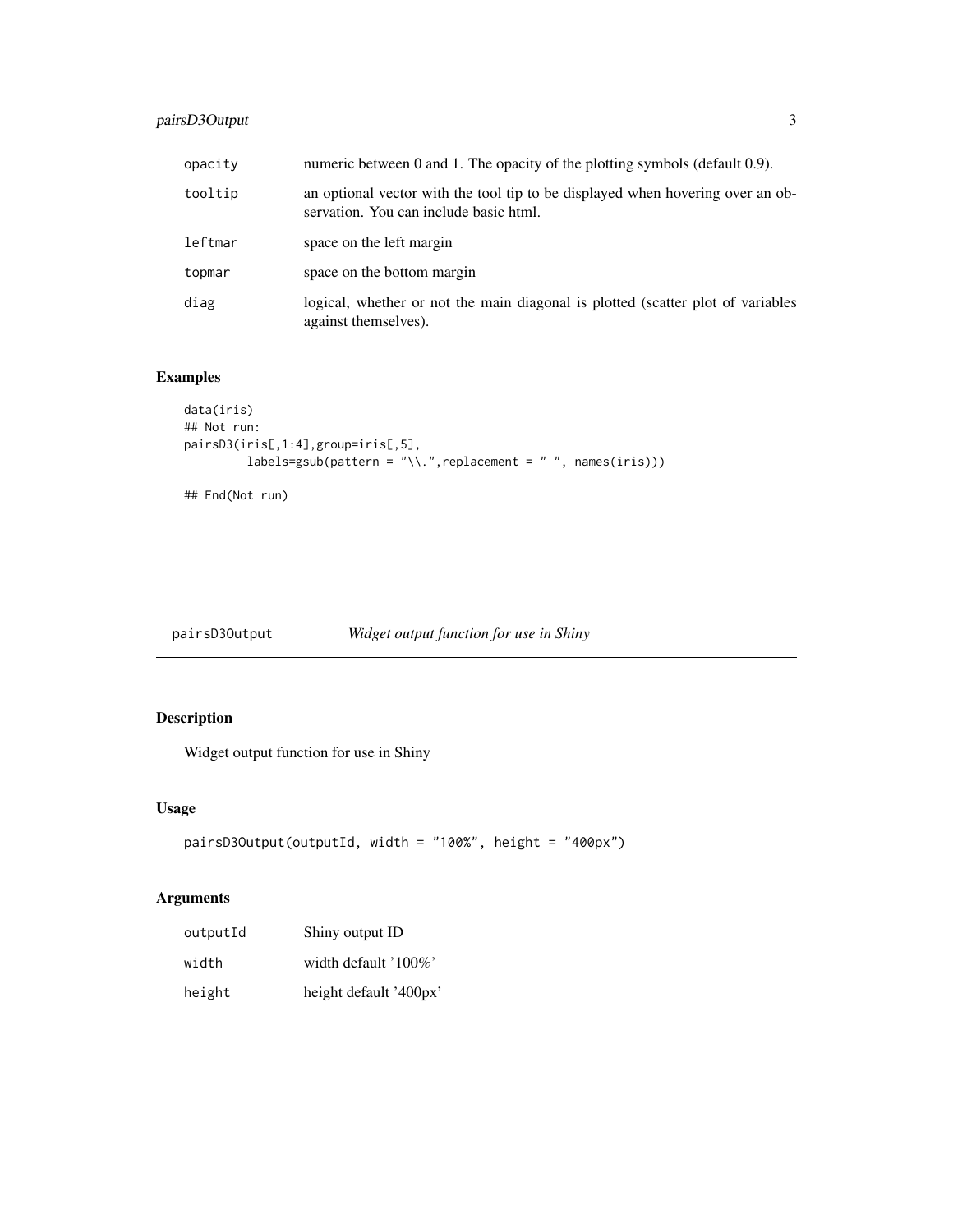<span id="page-3-0"></span>

#### Description

Widget render function for use in Shiny

#### Usage

```
renderPairsD3(expr, env = parent.frame(), quoted = FALSE)
```
#### Arguments

| expr   | pairs D3 expression      |
|--------|--------------------------|
| env    | environment              |
| quoted | logical, default = FALSE |

savePairs *Save a pairs plot to an HTML file*

#### Description

Save a pairsD3 graph to an HTML file for sharing with others. The HTML can include it's dependencies in an adjacent directory or can bundle all dependencies into the HTML file (via base64 encoding).

#### Usage

```
savePairs(pairs, file, selfcontained = TRUE)
```
#### Arguments

| pairs         | plot to save (e.g. result of calling the function pairs D3).                                                                                                                  |
|---------------|-------------------------------------------------------------------------------------------------------------------------------------------------------------------------------|
| file          | File to save HTML into                                                                                                                                                        |
| selfcontained | Whether to save the HTML as a single self-contained file (with external re-<br>sources base 64 encoded) or a file with external resources placed in an adjacent<br>directory. |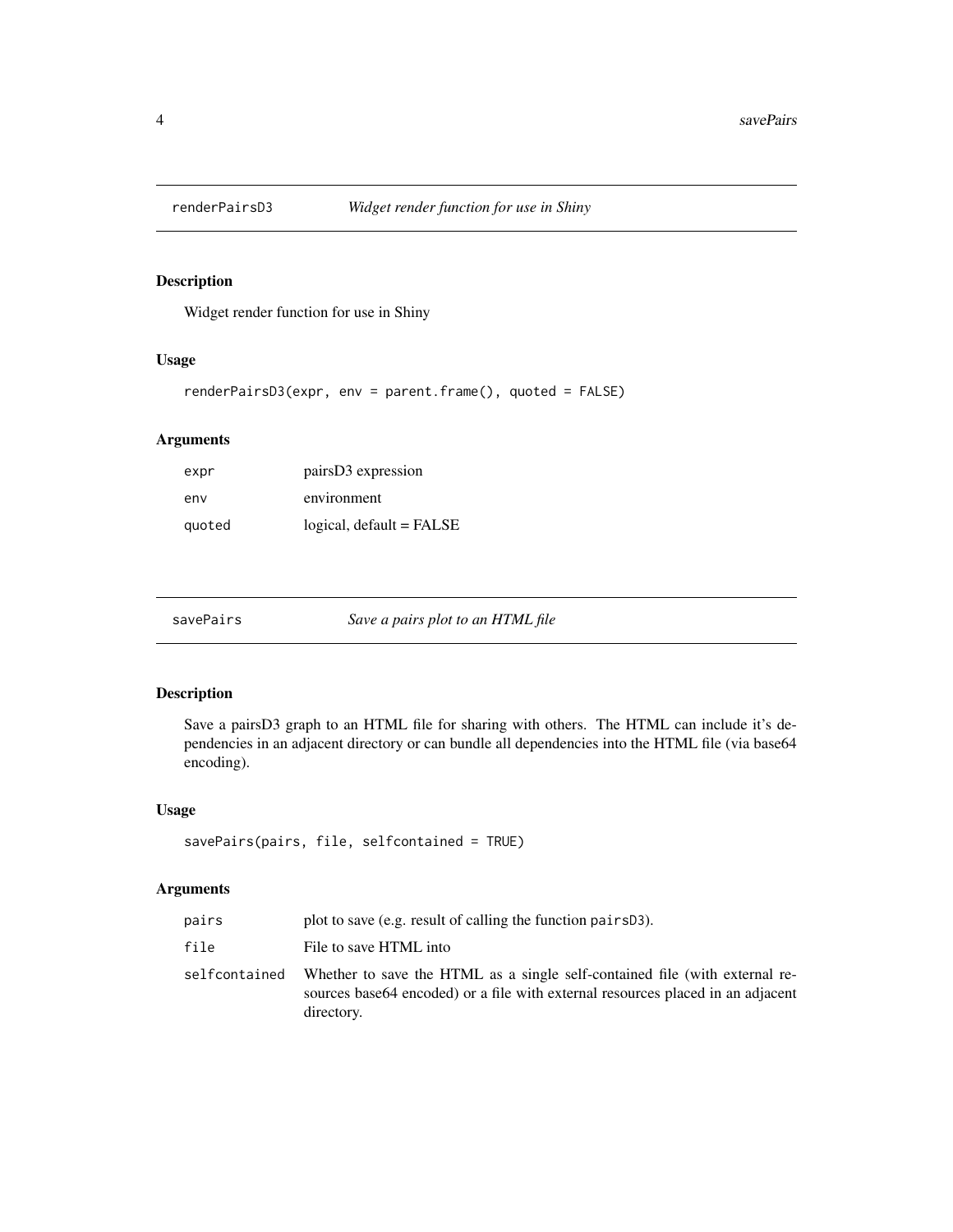<span id="page-4-0"></span>

# Description

Opens a shiny GUI to facilitate interaction with the pairsD3 function

#### Usage

 $shinypairs(x, group = NULL, subset = NULL, labels = NULL)$ 

# Arguments

| $\boldsymbol{\mathsf{x}}$ | the coordinates of points given as numeric columns of a matrix or data frame.<br>Logical and factor columns are converted to numeric in the same way that<br>data.matrix does. |
|---------------------------|--------------------------------------------------------------------------------------------------------------------------------------------------------------------------------|
| group                     | a optional vector specifying the group each observation belongs to. Used for<br>tooltips and colouring the observations.                                                       |
| subset                    | an optional vector specifying a subset of observations to be used for plotting.<br>Useful when you have a large number of observations, you can specify a random<br>subset.    |
| labels                    | the names of the variables (column names of x used by default).                                                                                                                |

#### Examples

data(iris) ## Not run: shinypairs(iris) ## End(Not run)